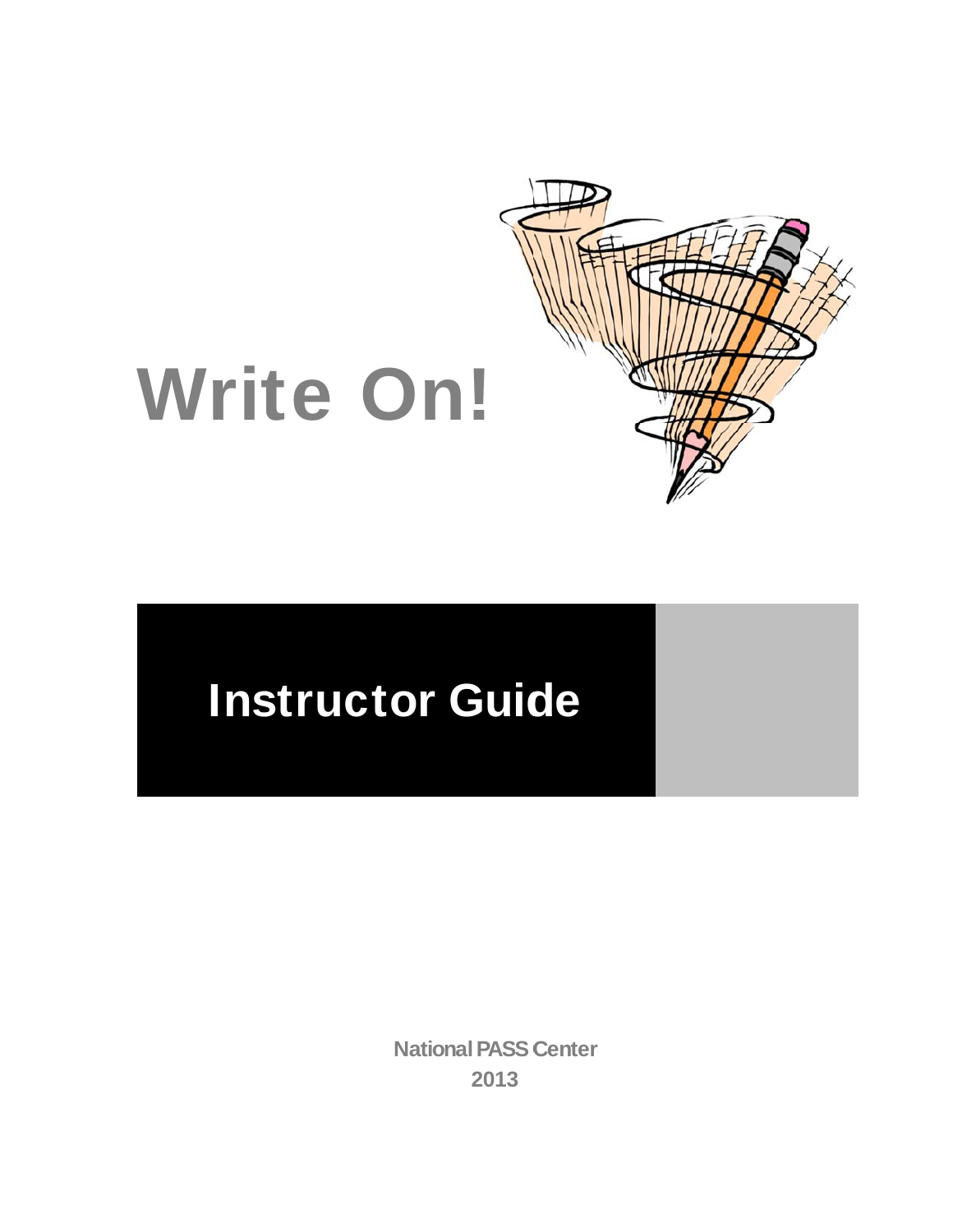

**National PASS Center Geneseo Migrant Center** 3 Mt. Morris-Leicester Road Leicester, NY 14481 (585) 658-7960  $(585)$  658-7969 (fax) www.migrant.net/pass

- Author: **Valerie Putney**
- **Editors:** Sally Fox Patricia Edwards
- Proofreader: **Stephanie Clark**

**Formatting:** Sally Fox

- **Graphics: Sally Fox Valerie Putney**
- **Readability:** (overall average – see Pg. 4 for specific details) Flesch - Kincaid Grade Level 3.99 **Flesch Reading Ease** 82.9

Developed by the National PASS Center with funding from the Strategies, Opportunities, and Services to Out-of-School Youth (SOSOSY) Migrant Education  $P$ rogram Consortium Incentive Grant (2013) under the leadership of the Kansas Migrant Education Program.

alley Educational Partnership Genesee success stories written here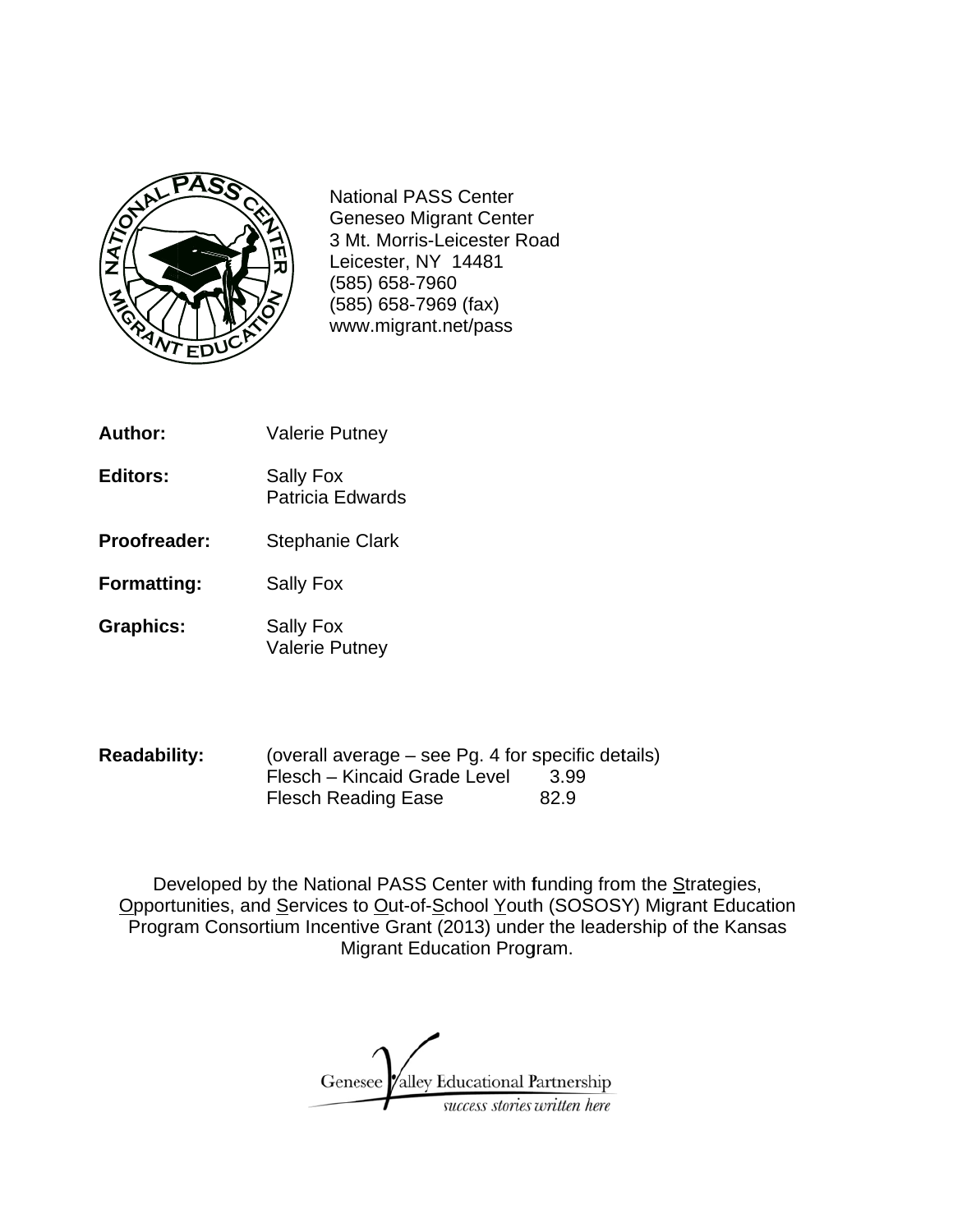## **Write On! Instructor Guide**

#### **Table of Contents**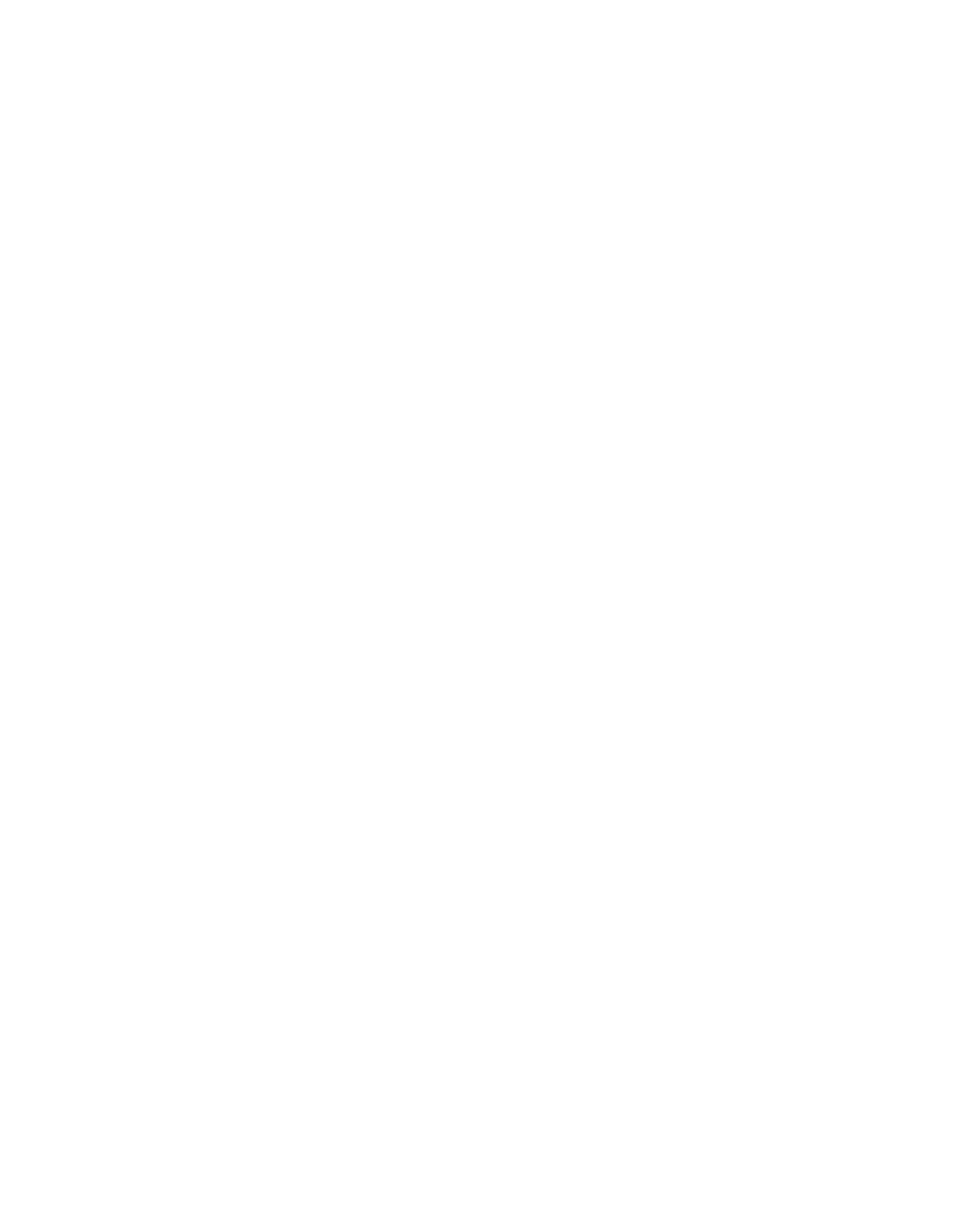# **Write On!**

#### **Overview and Guidelines**

*Write On!* has been developed to encourage writing in practical and positive applications while supporting creativity. The intended audience is out-of-school youth looking to strengthen their writing skills for personal growth, as well as anyone considering entering a high school equivalency preparation program. The fifteen (15) lessons are non-sequential and written at an accessible reading level, as detailed on Page 4. A student works semi-independently on each lesson with the assistance or oversight of an instructor. The lessons are designed to be completed in approximately 45 minutes. Each lesson addresses at least two concepts of the Six Trait Writing model, as outlined on Page 3. Each lesson also meets various standards of the Common Core Curriculum ELA Writing benchmarks.

Students will need:

- pen or pencil
- highlighters and markers would be useful, but are optional
- journal (composition or spiral notebook) would also be useful, but is optional
- access to a computer with a word processing program and printer, as well as Internet access would be beneficial

#### **Lessons**

Each lesson is comprised of a writing warm up, a skill-building activity, vocabulary, and a final piece of writing at the end that is scored to assure that the student has mastered the concepts and skills presented. Lessons are stand-alone and non-sequential. Most activities within the lessons are designed for self-reflection or self-evaluation.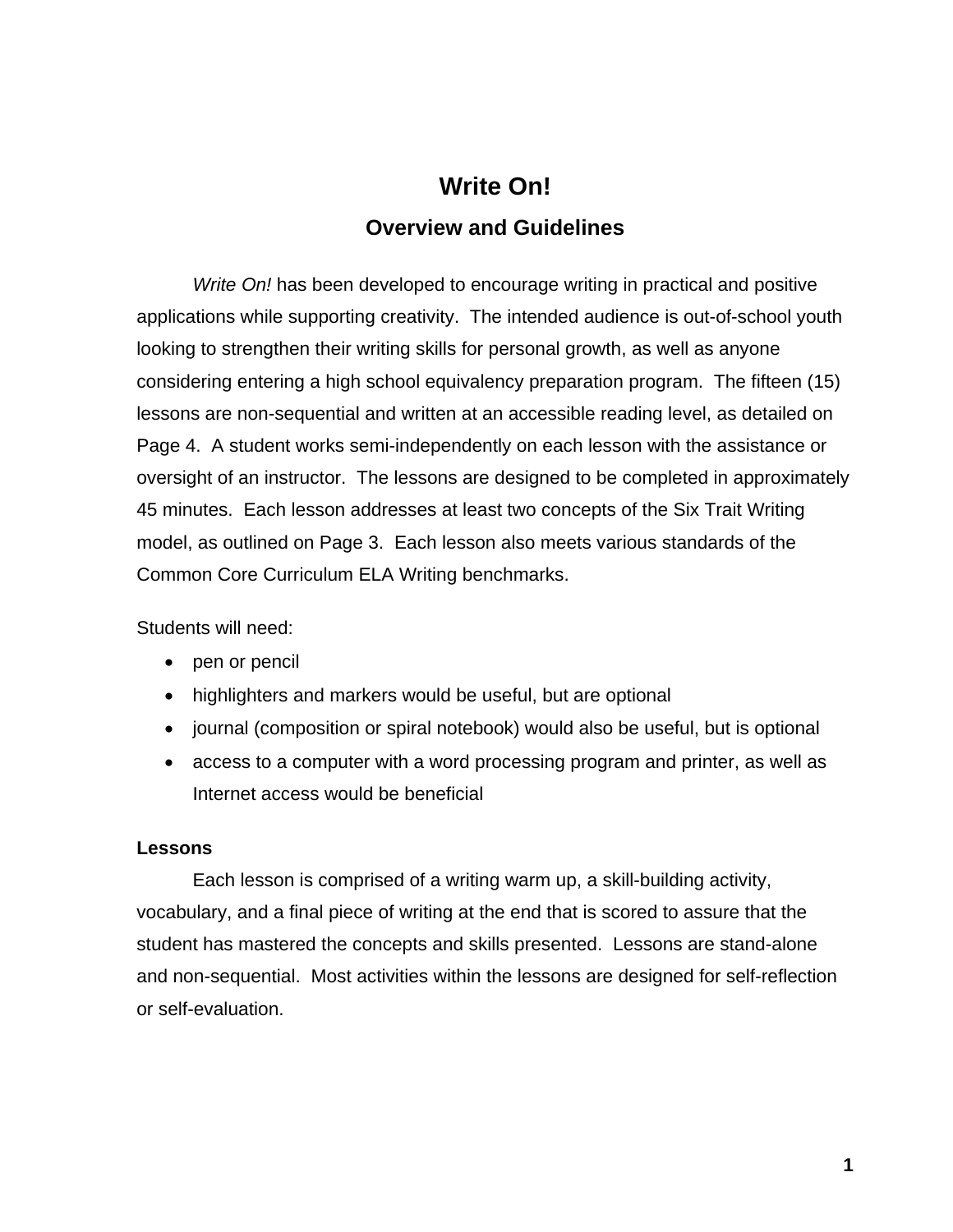| Objectives/<br><b>Materials Needed</b>                                          | Objectives are listed in the Instructor Guide only.<br>If no materials are listed, the student should have a pen or<br>pencil.                                                                                                                                                                                                                                                                     |
|---------------------------------------------------------------------------------|----------------------------------------------------------------------------------------------------------------------------------------------------------------------------------------------------------------------------------------------------------------------------------------------------------------------------------------------------------------------------------------------------|
| <b>Writing Warm Up</b>                                                          | Each lesson begins with a prompt for a free-writing activity<br>to get the student in the practice of merely putting words<br>and thoughts on paper without concern for spelling or<br>grammar. Students are instructed to write for at least five<br>minutes on the assigned topic.                                                                                                               |
| <b>Vocabulary</b>                                                               | Every lesson includes a list of defined vocabulary words<br>and terms to help the student understand the text.                                                                                                                                                                                                                                                                                     |
| <b>Reading</b>                                                                  | All lessons include text written at approximately a fourth<br>grade reading level.                                                                                                                                                                                                                                                                                                                 |
| Comprehension/<br><b>Critical Thinking</b><br>Questions/<br><b>Essay Topics</b> | Some questions ask who, what, when, where, why, or how.<br>The answers can be found in the text. Other questions ask<br>the students to use higher order thinking skills, or to<br>combine bits of information. Acceptable answers and<br>suggested responses are in the answer keys in this manual.<br>Complete sentences, accurate content, and correct<br>grammar and mechanics are encouraged. |
| <b>Visual and Other</b><br><b>Creative</b><br><b>Activities</b>                 | Graphic organizers are used in many lessons to foster and<br>expand brainstorming and organizational skills. In Do it<br>Just This Way, students are asked to create<br>drawings/illustrations.                                                                                                                                                                                                    |

#### **Assessments**

Each lesson has a post-assessment only. The final piece of writing, found under the section *Finishing Up,* will be graded based on the rubric included on Page 8 of this handbook. Grading for each lesson will focus on two of the six writing traits as described on the next page. A separate score sheet is available for use with individual students. Only those sections of the score sheet pertaining to the Six Trait Writing elements being assessed for the particular lesson should be used.

If a pre-assessment is desired, it is recommended that a rough draft of the final piece of writing be used as a pre-assessment and that a final, polished copy be used as the post-assessment.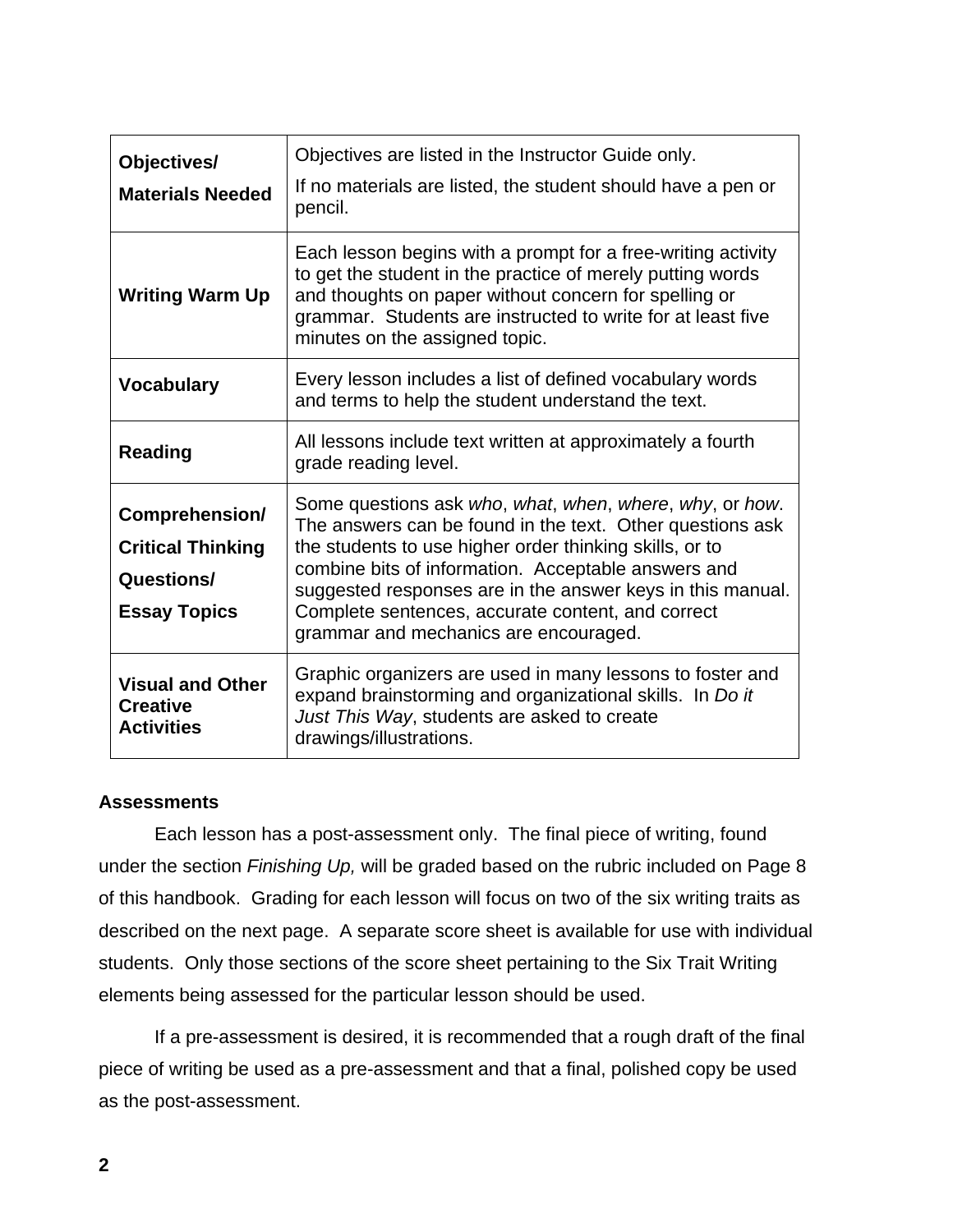#### **Six Trait Writing**

**Ideas**: Ideas create the content of the piece of writing. If the ideas have been thought out and are strongly developed, the piece will be clear. This is the first step in writing.

**Organization**: Organization is the structure of the piece of writing. It is the introduction, the body, and the conclusion.

**Voice**: Voice gives the writing its own personality. It makes the reader sense who the author is and that he/she cares about the subject. It keeps the reader reading. It should be present throughout the entire piece.

**Word Choice**: Word choice refers to the words the writer uses to create a picture. A good writer will use varied vocabulary and sensory language—language that engages the five senses.

**Sentence Fluency**: Sentence fluency is the rhythm of the writing. Some sentences should be long, some should be short. They should be easy to read and sound good to the ear.

**Conventions**: Conventions are the nuts and bolts of the piece. It is the degree to which the writer uses grammar, spelling, and mechanics to perfect their writing. This is the final aspect the writer will polish when creating the final copy.

> $C =$  Conventions, I = Ideas, O = Organization,  $SF =$  Sentence Fluency,  $V =$  Voice,  $WC =$  Word Choice

#### **Additional Resources**

An excellent companion piece to this offering has also been developed by the National PASS Center for the same target audience.

 *Reading On the Move* is a series of twenty-two (22) non-sequential, standalone lessons, written at a 3rd – 5th grade reading level, geared toward out-ofschool youth (adult oriented) to introduce or strengthen basic reading skills. Activities throughout the lessons emphasize proven, research-based teaching strategies, including active student involvement, consideration of the student's background, establishment of a relationship between the author and the student, linkage of reading and writing skills, and presentation of vocabulary in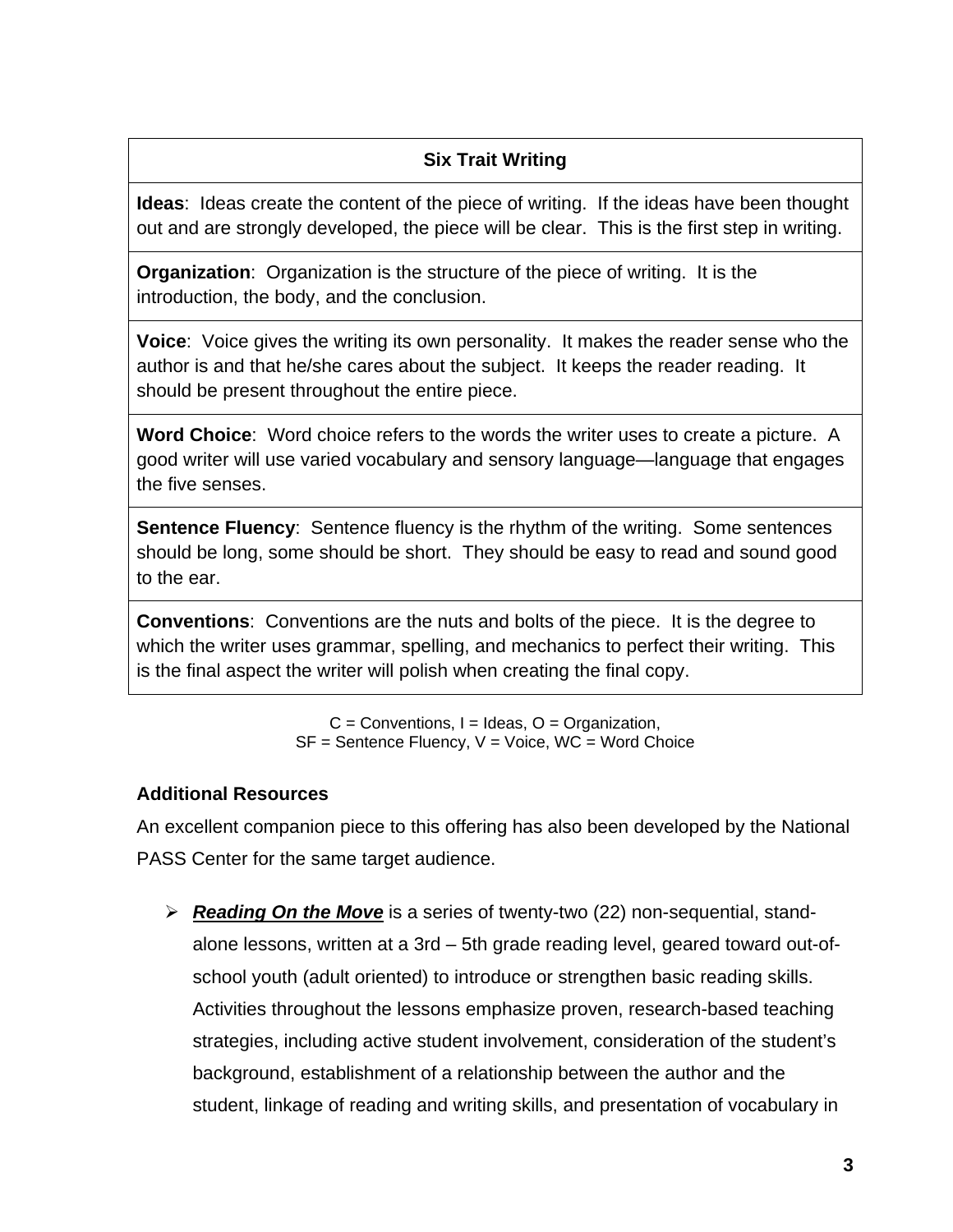context. Also included in the lessons are basic study skills and practice using reference materials. An assessment, which may be used to measure student mastery of the content, is provided for each lesson.

These materials and many others of possible interest are available for free download on the Geneseo Migrant Center/National PASS Center website **www.migrant.net** and the Out-of-School Youth website **www.osymigrant.org**.

#### **Readability Scores by Lesson**

Since the lessons in this offering are non-sequential, some awareness of their readability levels might be helpful when considering which topics to choose. However, higher grade level and lower reading ease scores are impacted by the repeated use of the same longer words, rather than being more difficult lessons overall.

| Lesson                         | Flesch-<br><b>Kincaid Grade</b><br>Level | Flesch<br>Reading<br>Ease | Pages |
|--------------------------------|------------------------------------------|---------------------------|-------|
| A Day in My Life               | 3.6                                      | 84.3                      | 8     |
| Do It Just Like This           | 3.7                                      | 84.6                      | 10    |
| Going to the Doctor            | 4                                        | 84.9                      | 8     |
| Hi, My Name Is                 | 3.6                                      | 86.4                      | 10    |
| How Do I Get There?            | 3.7                                      | 84.8                      | 10    |
| I Need a Receipt, Please       | 4.2                                      | 79.2                      | 8     |
| Letter Writing Made Easy       | 4.8                                      | 80.0                      | 10    |
| Life's Important Events        | 4.2                                      | 83.5                      | 12    |
| Once Upon a Time               | 3.0                                      | 87.1                      | 10    |
| Tell Me a Folk Tale            | 4.8                                      | 80.5                      | 12    |
| Thank You, Thank You Very Much | 3.1                                      | 87.4                      | 8     |
| That's My Opinion              | 5.5                                      | 75.1                      | 12    |
| The Poetry of Life             | 3.5                                      | 85.1                      | 10    |
| This Is What I Saw             | 3.9                                      | 84.5                      | 10    |
| We're in Agreement             | 5.1                                      | 77.1                      | 8     |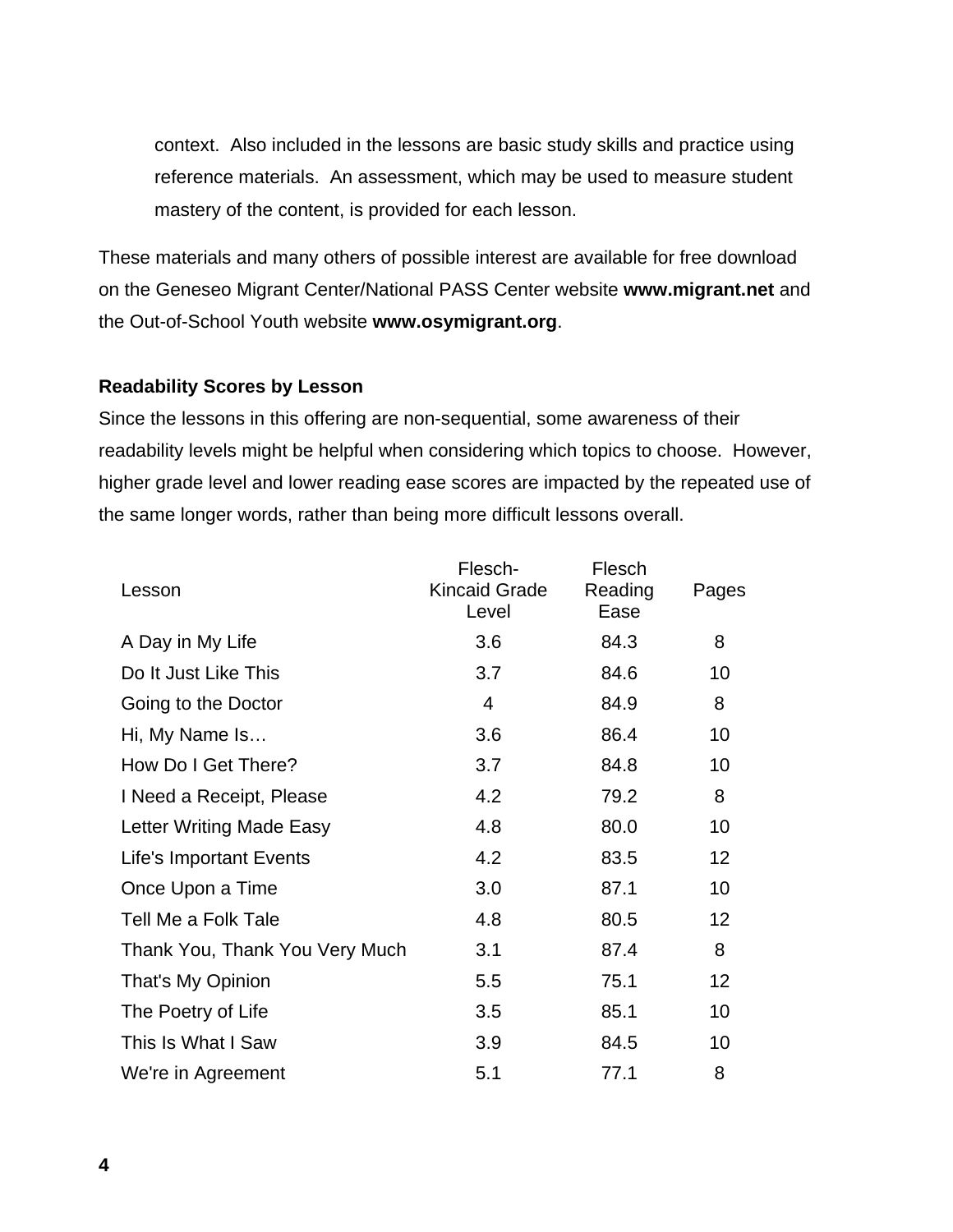#### **Instructor Responsibilities**

To help a student succeed in *Write On!* the instructor should:

- $\checkmark$  Encourage participation by setting up a meeting schedule with the student, sharing information on emergency telephone or other contact options. If possible, the student should be given a number to call if questions arise between meetings.
- $\checkmark$  Conduct an initial review of the lessons with the student. At the beginning of the first session with a student, take some time to look through a few of the lessons together so the student knows what to expect, can have initial questions answered, and starts to build confidence and enthusiasm for various topics.
- $\checkmark$  Use the writing warm up as a means to connect with the student through a conversation on the topic addressed.
- $\checkmark$  Be available while the student is working on the lesson in order to answer questions and assist with exercises as needed.
- $\checkmark$  Administer the lesson and score the final writing piece at the end to assure that the student has mastered the concepts and skills presented.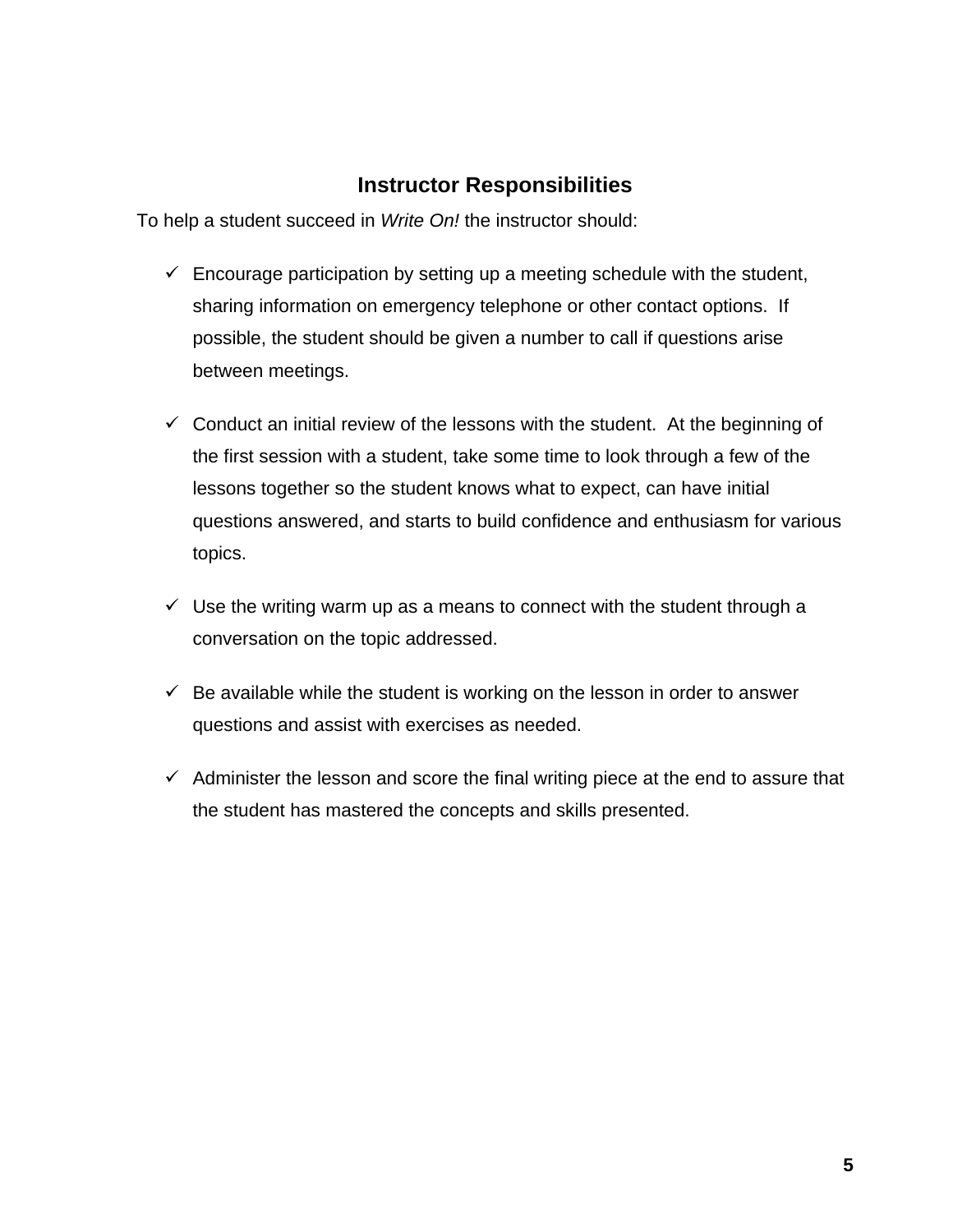# **Topic and Evaluation Focus by Lesson**

| <b>Title</b>                    | <b>Topic</b>                                     | <b>Writing Traits Assessed</b>  |  |
|---------------------------------|--------------------------------------------------|---------------------------------|--|
| A Day in My Life                | Journal writing                                  | Ideas<br>Voice                  |  |
| Do it Just Like This            | Note-taking and making a list                    | Organization<br>Word choice     |  |
| <b>Going to the Doctor</b>      | Creating a list of questions<br>and taking notes | Ideas<br>Organization           |  |
| Hi, My Name is                  | Social interaction                               | Ideas<br>Word choice            |  |
| <b>How Do I Get There</b>       | Writing directions                               | Ideas<br>Organization           |  |
| I Need a Receipt Please         | <b>Receipt writing</b>                           | Organization<br>Word choice     |  |
| <b>Letter Writing Made Easy</b> | Formal letter writing                            | Sentence fluency<br>Conventions |  |
| <b>Life's Important Events</b>  | <b>Essay writing</b>                             | Conventions<br>Voice            |  |
| <b>Once Upon a Time</b>         | Short story writing                              | Voice<br>Word choice            |  |
| <b>Tell Me a Folktale</b>       | Folktale/creative writing                        | Sentence fluency<br>Voice       |  |
| <b>Thank You Very Much</b>      | Informal letter writing                          | Conventions<br>Sentence fluency |  |
| That's My Opinion               | Opinion-based writing                            | Voice<br>Conventions            |  |
| The Poetry of Life              | Poetry writing                                   | Ideas<br>Sentence fluency       |  |
| This Is What I Saw              | <b>Report writing</b>                            | Conventions<br>Sentence fluency |  |
| We're in Agreement              | Simple contract writing                          | Organization<br>Word choice     |  |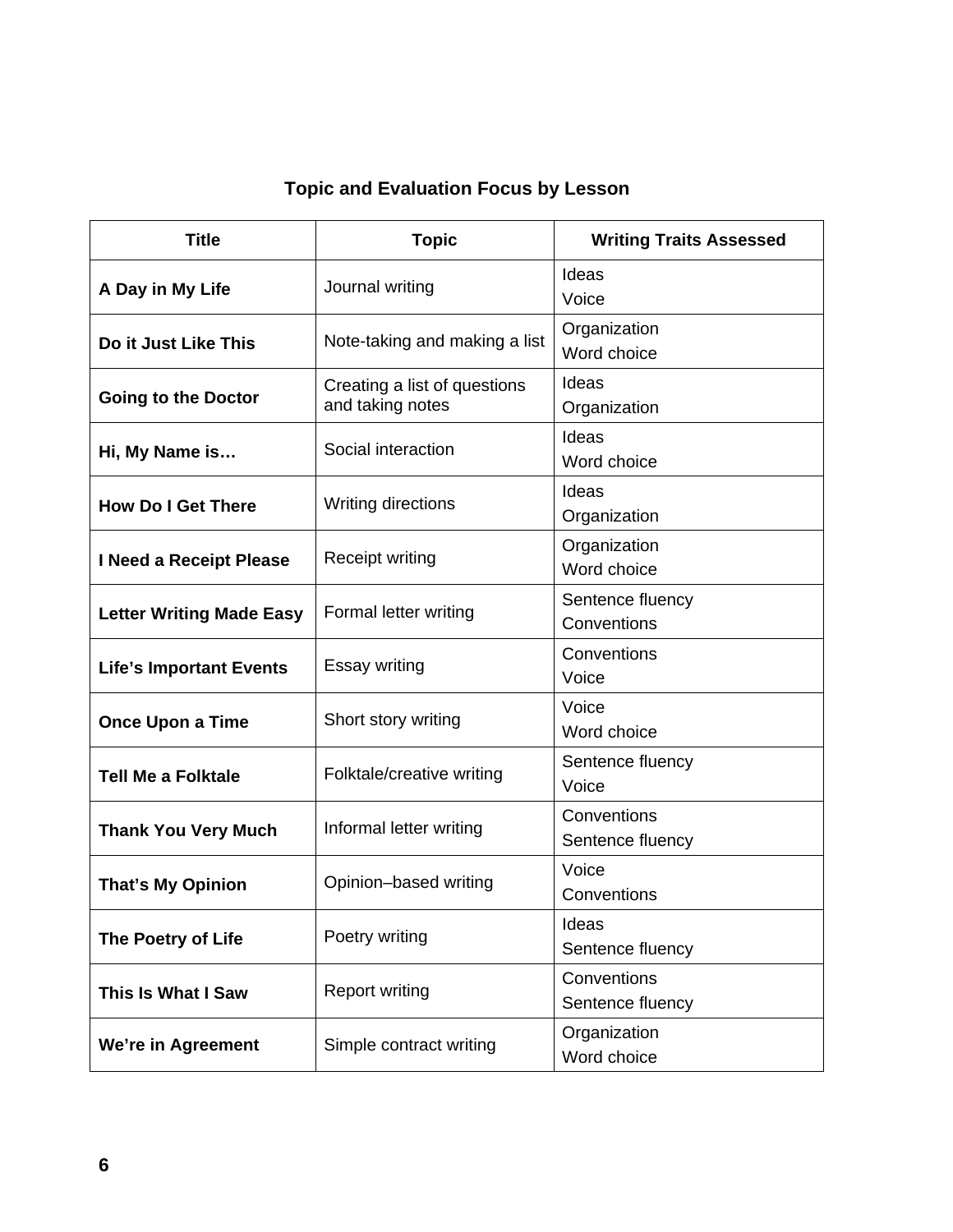### **Lesson Objectives and Content Standards**

| <b>Objectives</b>                                                                                                                                                                                                                                                   | <b>Six Trait Writing</b> | <b>CCSS.ELA-</b><br>Writing                 |
|---------------------------------------------------------------------------------------------------------------------------------------------------------------------------------------------------------------------------------------------------------------------|--------------------------|---------------------------------------------|
| A Day in My Life (JOURNAL WRITING)<br>Students will understand the importance of keeping a journal and will be<br>able to complete entries in it.                                                                                                                   | I, V, WC                 | 3.1a, b, c;<br>3.2a,b,d;<br>4.1a,b,d        |
| Do it Just Like This (NOTE-TAKING AND MAKING A LIST)<br>Students will be able to take notes that will be useful in completing a<br>simulated project. Students will be able to create a list of instructions<br>for someone to use to complete a specific task.     | I, O, WC                 | 3.1a-d; 4.2a-e;<br>4.4; 4.5                 |
| Going to the Doctor (CREATING A LIST OF QUESTIONS AND TAKING NOTES)<br>Students will be able to develop a list of questions to ask the doctor and<br>know how to take notes during scheduled visits.                                                                | I, O                     | 2.1; 3.1a; 3.2a                             |
| Hi, My Name is (SOCIAL INTERACTION)<br>Students will be able to create a list of appropriate topics and questions<br>to use in getting to know a member of the opposite gender.                                                                                     | I, WC, V                 | 3.1a,b; 3.2b;<br>3.3b; 4.4                  |
| How Do I Get There (WRITING DIRECTIONS)<br>Students will be able to give and receive written directions.                                                                                                                                                            | I, O, WC                 | 4.1a, b, d;<br>4.2a,b,d; 4.4                |
| I Need a Receipt Please (RECEIPT WRITING)<br>Students will be able to write a simple receipt for payment received, and<br>know the importance of keeping receipts for purchases.                                                                                    | O, WC                    | 2.2; 3.3a,b,c                               |
| Letter Writing Made Easy (FORMAL LETTER WRITING)<br>Students will be able to write a formal letter using a cover letter as an<br>example.                                                                                                                           | C, I, O, SF, V, WC       | 4.1a-d; 4.2a-e;<br>4.4; 4.5; 4.6            |
| Life's Important Events (ESSAY WRITING)<br>Students will be able to compose a three-paragraph essay based on an<br>event from their lives.                                                                                                                          | C, I, O, SF, V, WC       | 4.1a, b, d;<br>4.3a-e; 4.5; 4.5;<br>4.6     |
| Once Upon a Time (SHORT STORY WRITING)<br>Students will be able to compose a short story based on fictional events<br>and characters.                                                                                                                               | C, I, O, SF, V, WC       | 4.1a-d; 4.2a-e;<br>4.4; 4.5; 4.6            |
| Tell Me a Folktale (FOLKTALE/CREATIVE WRITING)<br>Students will understand the definition of a folktale and will be able to<br>write one.                                                                                                                           | C, I, O, SF, V, WC       | 4.1a-d; 4.2a-e;<br>4.4; 4.5; 4.6            |
| Thank You, Thank You Very Much (INFORMAL LETTER WRITING)<br>Students will be able to identify the format of a thank you note and write<br>one of their own.                                                                                                         | C, I, SF, O, V           | $3.3b$ ; $4.1a,b,d$                         |
| That's My Opinion (OPINION-BASED WRITING)<br>Students will be able to brainstorm facts, details, and examples to<br>support a verbal argument or written essay. Students will also be able<br>to write an opinion-based response in the form of an essay or letter. | C, I, O, SF, V, WC       | 4.1a-d, 4.4, 4.5;<br>4.6                    |
| The Poetry of Life (POETRY WRITING)<br>Students will be able to define and write free verse poetry.                                                                                                                                                                 | C, I, O, SF, V, WC       | 4.1a,b,d<br>4.3a-d; 4.4; 4.5                |
| This is What I Saw (REPORT WRITING)<br>Students will be able to create a list of information that could be useful<br>in reporting an incident.                                                                                                                      | I, O, WC,                | $4.1a-d;$<br>4.2a, b, d, e; 4.4             |
| We're in Agreement (SIMPLE CONTRACT WRITING)<br>Students will be able to write a simple contract.                                                                                                                                                                   | O, WC                    | 4.1a, b, d;<br>4.2a,b,d,e; 4.4;<br>4.5; 4.6 |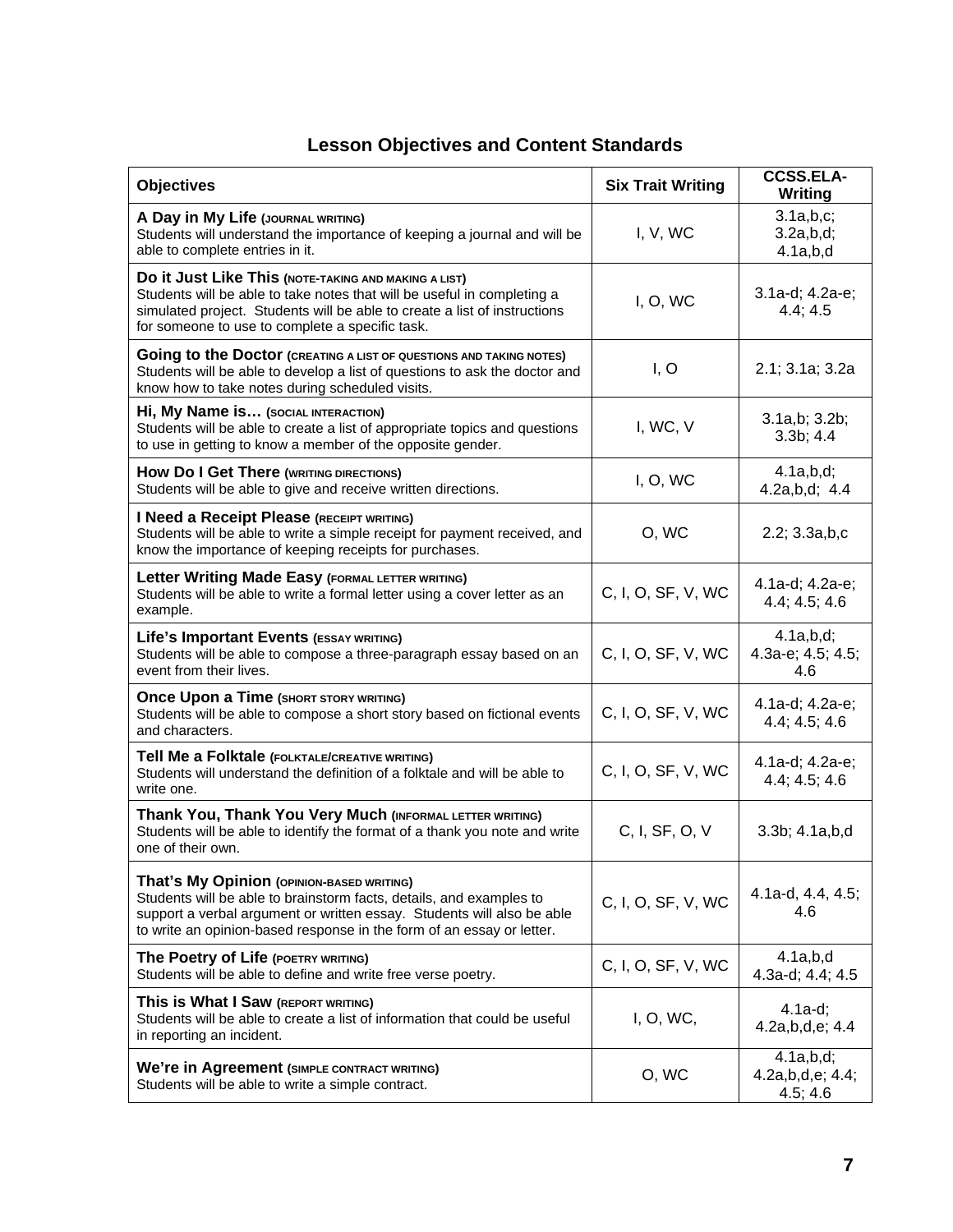#### **Assessment Rubric**

Use this rubric to assess the student's final piece of writing in each lesson. Individual student score sheets are available through your program.

|                                   | <b>Great Job</b><br>5 points                                                                                                             | <b>Almost There</b><br>3 points                                                                                                                      | <b>Keep Working</b><br>1 point                                                                                                         | <b>Score</b> |
|-----------------------------------|------------------------------------------------------------------------------------------------------------------------------------------|------------------------------------------------------------------------------------------------------------------------------------------------------|----------------------------------------------------------------------------------------------------------------------------------------|--------------|
| <b>Ideas</b>                      | • The message is clear.<br>It is interesting to read.<br>$\bullet$<br>There is enough information.<br>$\bullet$                          | • The message is clear.<br>• Some parts are interesting to<br>read.<br>• More information is needed.                                                 | • The message is not clear.<br>There is no solid<br>information.                                                                       |              |
| Organization                      | There is a strong beginning.<br>$\bullet$<br>Points are in order.<br>The message is clear.<br>There is a strong conclusion.<br>$\bullet$ | • There is a beginning.<br>• There is a middle, but it runs<br>together.<br>• There is no conclusion.                                                | • There is no beginning,<br>middle, or end.<br>The message is not clear.<br>$\bullet$                                                  |              |
| <b>Voice</b>                      | There is a consistent tone.<br>$\bullet$<br>The audience wants to read<br>$\bullet$<br>more.                                             | • The tone is fairly consistent.<br>• It could be made more<br>interesting.                                                                          | • The tone is unclear and<br>inconsistent.<br>• The piece is not interesting<br>to read.                                               |              |
| <b>Word Choice</b>                | There is a variety of colorful<br>and descriptive words.<br>Words are not repeated too<br>often.                                         | • Some colorful and<br>descriptive words are used.<br>• Some words are repeated<br>too often.                                                        | • Colorful and descriptive<br>words are lacking.<br>• Sometimes wrong words<br>are used.<br>• Several words are<br>repeated too often. |              |
| <b>Sentence</b><br><b>Fluency</b> | • Sentences start in different<br>ways.<br>• Sentence length varies.<br>The piece flows smoothly<br>when read aloud.                     | • Some sentences start in<br>different ways.<br>• Most of the sentences vary<br>in length.<br>• Most of the paper flows<br>smoothly when read aloud. | • All sentences start the<br>same way.<br>• There are too many short<br>sentences.<br>• The writing does not flow<br>smoothly.         |              |
| <b>Conventions</b>                | • Sentences are complete.<br>• Punctuation and capitalization<br>are used correctly.<br>• Spelling is correct.                           | • Sentences are complete.<br>• Capital letters and periods<br>are used.<br>• Spelling is mostly correct.                                             | • Sentences run together.<br>• Punctuation and<br>capitalization are<br>inconsistent.<br>Several words are<br>misspelled.              |              |

 $\_$  ,  $\_$  ,  $\_$  ,  $\_$  ,  $\_$  ,  $\_$  ,  $\_$  ,  $\_$  ,  $\_$  ,  $\_$  ,  $\_$  ,  $\_$  ,  $\_$  ,  $\_$  ,  $\_$  ,  $\_$  ,  $\_$  ,  $\_$  ,  $\_$  ,  $\_$  ,  $\_$  ,  $\_$  ,  $\_$  ,  $\_$  ,  $\_$  ,  $\_$  ,  $\_$  ,  $\_$  ,  $\_$  ,  $\_$  ,  $\_$  ,  $\_$  ,  $\_$  ,  $\_$  ,  $\_$  ,  $\_$  ,  $\_$  ,

 $\bot$  , and the contribution of the contribution of the contribution of the contribution of the contribution of  $\bot$ 

Comments:\_\_\_\_\_\_\_\_\_\_\_\_\_\_\_\_\_\_\_\_\_\_\_\_\_\_\_\_\_\_\_\_\_\_\_\_\_\_\_\_\_\_\_\_\_\_\_\_\_\_\_\_\_\_\_\_\_\_\_\_\_\_\_\_\_\_\_\_\_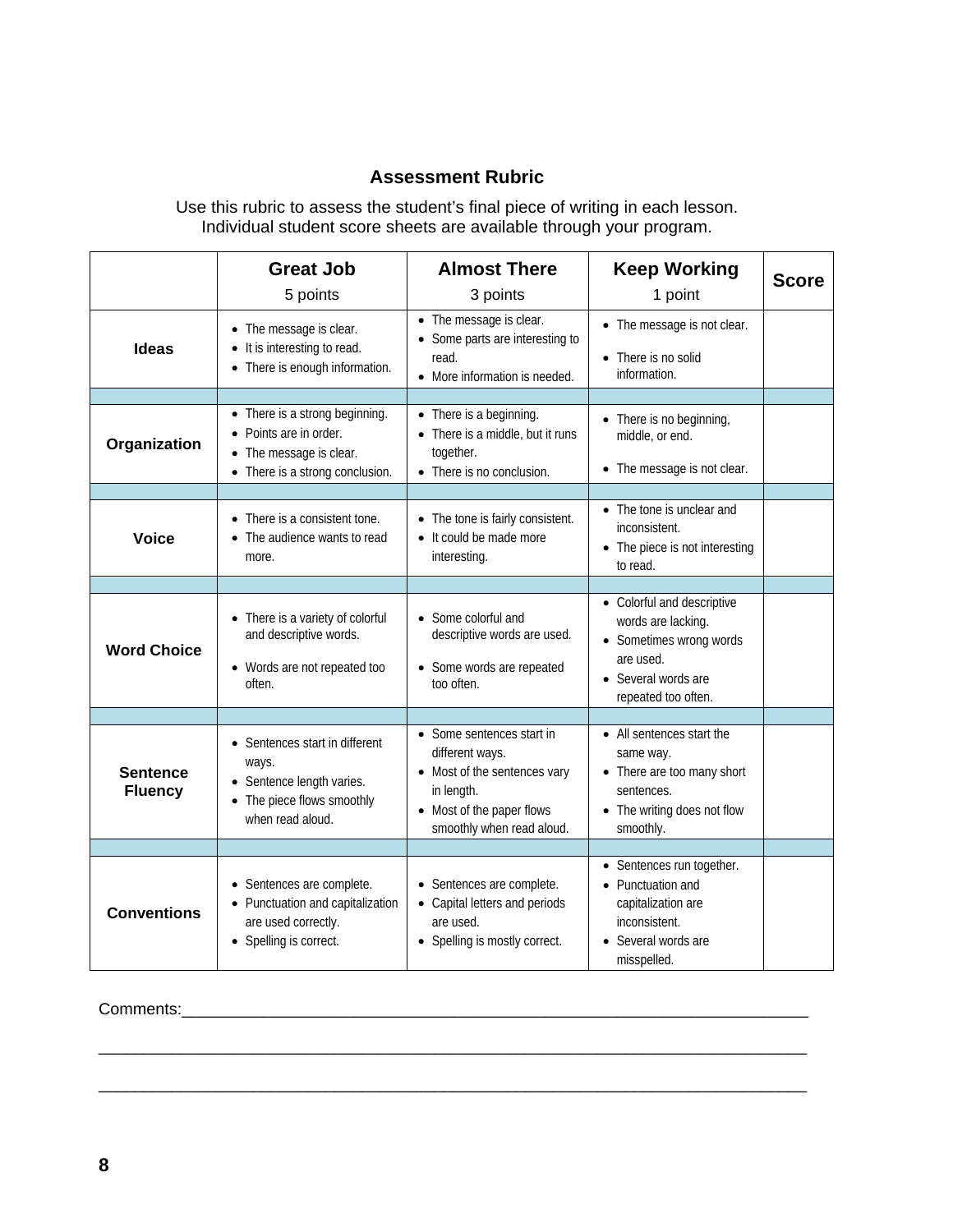#### **Answer Key**

**A Day in My Life:** Read through the student's lists and entries to ensure comprehension of the exercise.

**Do it Just Like This:** You or the student will need to provide supplies for a chicken taco or ham sandwich, or cut out pictures to represent the ingredients and tools needed. The student's first list should include the following: slop the pigs with the leftovers in the blue bucket by the kitchen door (not the red one); with Sam, stack the hay string-side up in rows of eight across; touch up the paint on the fence with the bright white paint and brushes from the utility barn; get the 16 packs of seeds from the barn next to the tank; check with Maria before planting; plant them in the garden. Make a chicken taco or ham sandwich following the student's instructions EXACTLY. Volunteer to follow the student's directions for tying shoes.

**Going to the Doctor:** Review the list of symptoms the student develops. Review the list of questions the student has developed.

**Hi, My Name is…:** Check the student's lists of suggested topics to ensure appropriateness. Here are some ideas for topics: school, music, work, books, friends, exercise, hobbies, TV shows, phobias, foods, tattoos, clothes, children, camping, fishing, hunting, sports, etc.

**How Do I Get There?:** The student will ask you or another student to draw a map to a store based on the student's directions. Read exercises to ensure that directions are organized and make sense.

**I Need a Receipt Please:** Review completed receipts for accuracy. Answer any questions the student may have.

**Letter Writing Made Easy:** The student is writing a cover letter. Check each section of the letter to ensure that he has met the guidelines outlined in that section. Read his final copy for proper spelling and grammar. If possible, have the student process his letter on a computer and print it.